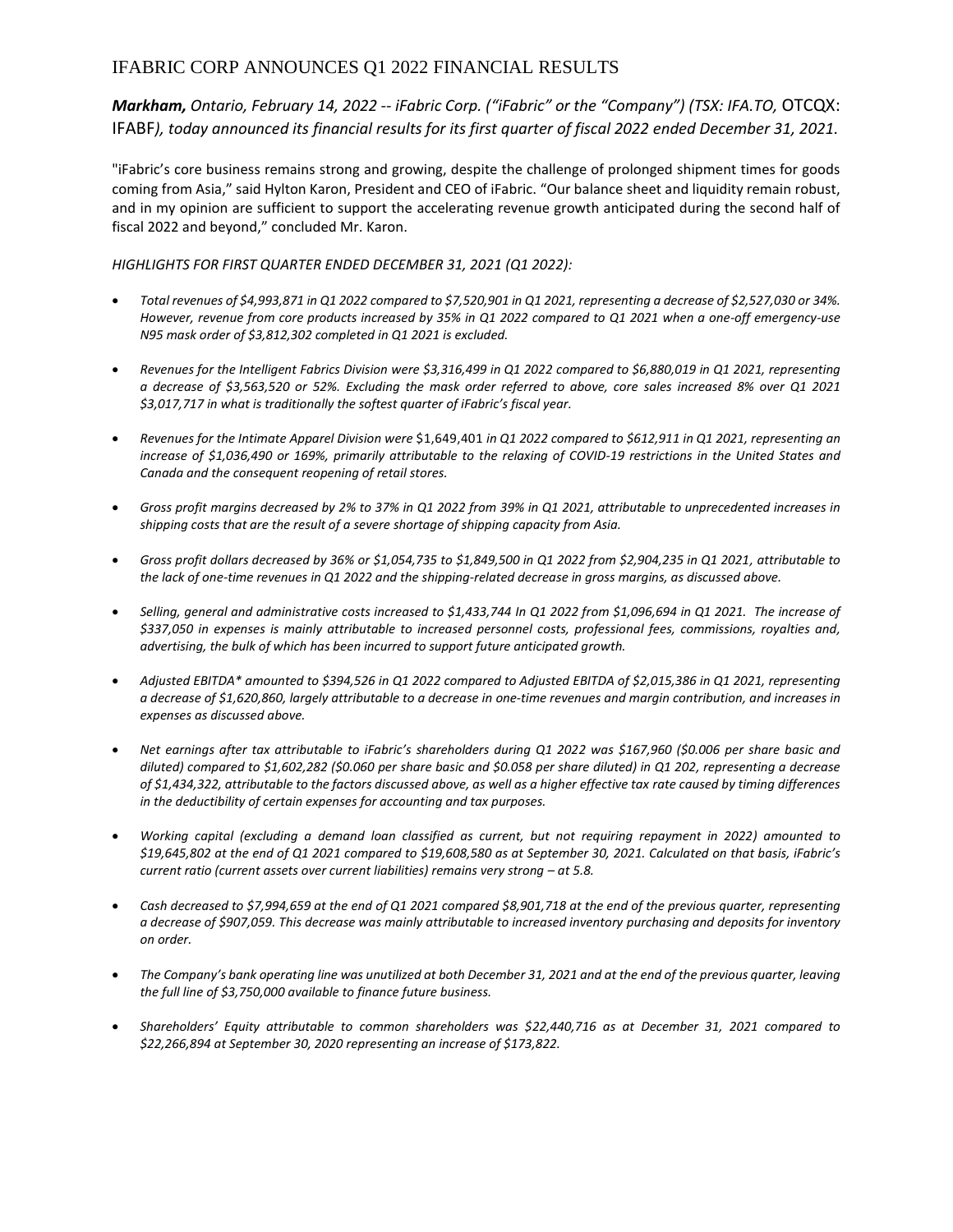#### **FINANCIAL HIGHLIGHTS:**

| Three months ended December 31,                                                                                            | 2021      | 2020       |
|----------------------------------------------------------------------------------------------------------------------------|-----------|------------|
|                                                                                                                            | s         | Ş          |
| Revenue                                                                                                                    | 4,993,871 | 7,520,901  |
| Earnings from operations                                                                                                   | 373,081   | 1,758,856  |
| Share based compensation                                                                                                   | (2,998)   | (6, 745)   |
| Adjusted EBITDA *(Note)                                                                                                    | 394,526   | 2,015,386  |
| Net earnings before tax                                                                                                    | 351,851   | 1,966,701  |
| Net earnings after tax<br>attributable to shareholders                                                                     | 167,960   | 1,602,282  |
| Other comprehensive earnings (loss)                                                                                        | 2,864     | (271, 871) |
| Total comprehensive earnings (loss)                                                                                        | 176,281   | 1,336,392  |
| Net earnings per share                                                                                                     |           |            |
| Basic                                                                                                                      | 0.006     | 0.060      |
| Diluted                                                                                                                    | 0.006     | 0.058      |
| *Note: Adjusted EBITDA represents earnings before interest, taxes, depreciation, amortization and share based compensation |           |            |

*Complete Financial Statements are available on SEDAR at [www.sedar.com](http://www.sedar.com/) and on the company's website at [www.ifabriccorp.com.](http://www.ifabriccorp.com/)*

## *ABOUT iFABRIC CORP:*

Headquartered in Markham, Ontario, iFabric, www.ifabriccorp.com, is listed on the TSX and currently has 29.6 million shares issued and outstanding. Its two strategic divisions offer a variety of products and services through wholly-owned subsidiaries, namely, Intelligent Fabric Technologies (North America) Inc. ("IFTNA") and Coconut Grove Pads Inc. ("Coconut Grove").

IFTNA is focused on development and sale of high-performance sports apparel, medical protective apparel, consumer protective apparel, and proprietary treatments that provide "intelligent" properties to fabrics, foams, plastics, and numerous other surfaces, thereby improving the safety and well-being of the user. Such intelligent properties include antiviral and antibacterial characteristics, water-repellence and UV protection, among others.

Coconut Grove, operating as Coconut Grove Intimates, is a designer, manufacturer, distributor, licensor and licensee of ladies' intimate apparel products and accessories.

## *\*USE OF NON-GAAP MEASURES*

*Certain measures in this document do not have any standardized meaning as prescribed by International Financial Reporting Standards ("IFRS") and, therefore, are not considered generally accepted accounting principles ("GAAP") measures and may not be comparable to similar measures presented by other issuers. Where non-GAAP measures or terms are used, definitions are provided. The Company believes that certain non-GAAP financial*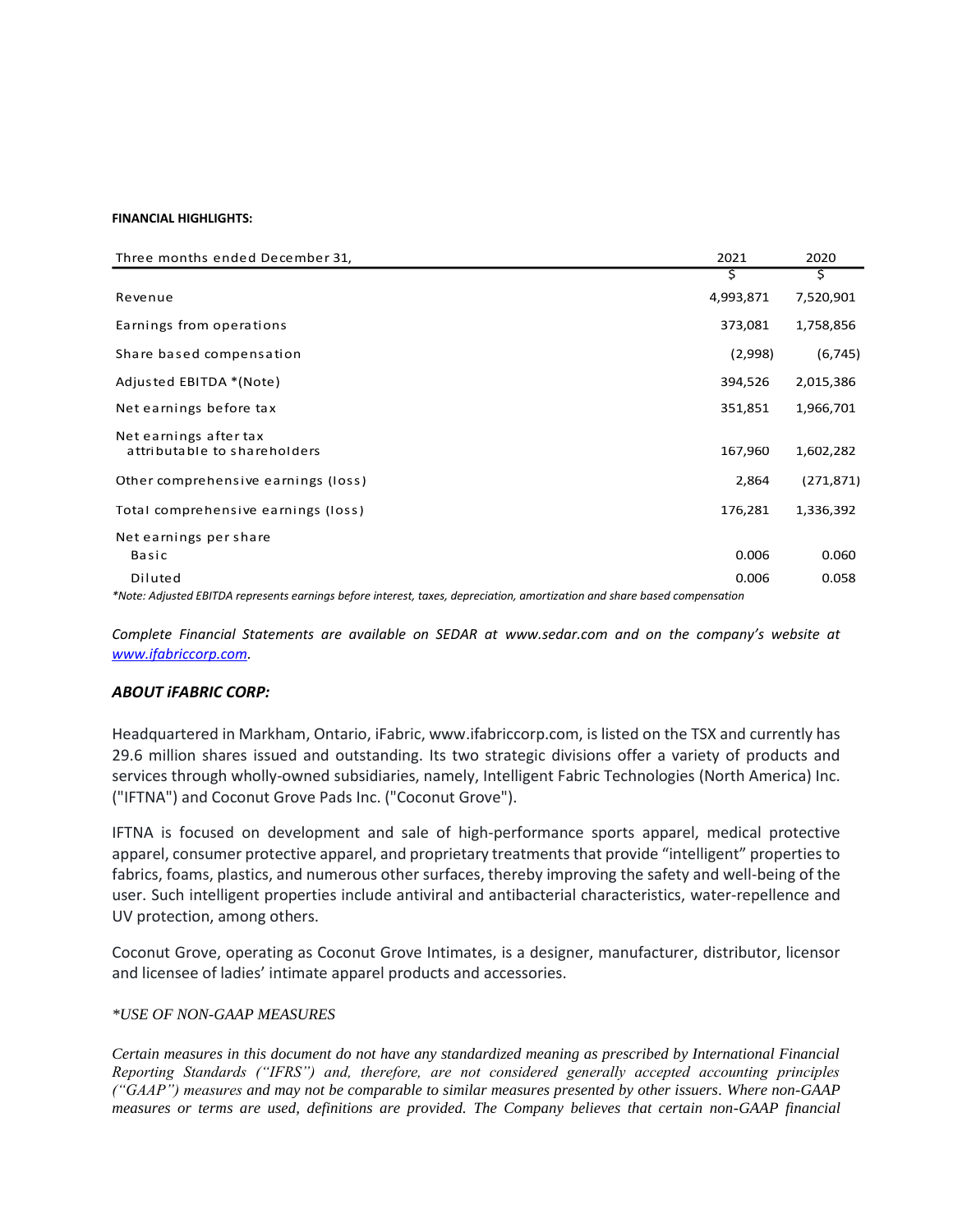*measures provide important information regarding the operational performance and related trends of the Company's business. In this document and in the Company's consolidated financial statements, unless otherwise noted, all financial data is prepared in accordance with IFRS.*

### *Adjusted EBITDA*

*The Company uses Adjusted EBITDA to assess its operating performance without the effects of (as applicable): current and deferred tax expense, finance costs, interest income, depreciation and amortization of plant assets, other gains and losses, impairment loss, share-based compensation and other non-recurring items. The Company adjusts for these factors as they may be non-cash, unusual in nature and do not reflect its operating performance. Adjusted EBITDA is not intended to be representative of net earnings from operations or an alternative measure to cash provided by operating activities determined in accordance with IFRS.*

*The table below reconciles Adjusted EBITDA and Net earnings attributable to owners of the Company, calculated in accordance with IFRS:*

| Three months ended December 31,                                       | 2021    | 2020      |
|-----------------------------------------------------------------------|---------|-----------|
|                                                                       |         |           |
| Net earnings after tax attributable to shareholders<br>Add (deduct):  | 167,960 | 1,602,282 |
| Net earnings attributable to non-controlling interest                 | 5,457   | 5,981     |
| Provision for income taxes                                            | 178,434 | 358,438   |
| Share-based compensation                                              | 2,998   | 6,745     |
| Amortization of deferred development costs                            | 6,705   | 6,705     |
| Depreciation of plant, property and equipment and right-of-use assets | 22,327  | 20,990    |
| Interest expense                                                      | 10,645  | 14,245    |
|                                                                       |         |           |
| <b>Adjusted EBITDA</b>                                                | 394,526 | 2,015,386 |
| Add (deduct):                                                         |         |           |
| Share-based compensation                                              | (2,998) | (6, 745)  |
| <b>EBITDA</b>                                                         | 391,528 | 2,008,641 |

### *FORWARD LOOKING STATEMENTS*

*Forward-looking statements provide an opinion as to the effect of certain events and trends on the business. Certain statements contained in this news release constitute forward looking statements. The use of any words such as "anticipate", "continue", "estimate", "expect", "may", "will", "project", "should", "believe" and similar expressions are intended to identify forward-looking statements. These forward-looking statements are based on current expectations and various estimates, factors and assumptions and involve known and unknown risks, uncertainties and other factors. Forward-looking information includes, but is not limited to, statements with respect to the development potential of the company's products and its current or future sales or earnings results.*

*Forward-looking statements are based on the opinions and estimates of management as of the date such statements are made. Readers are cautioned not to place undue reliance on these statements as the Company's actual results, performance, or achievements may differ materially from any future results, performance or achievements expressed or implied by such forward-looking statements if known or unknown risks, uncertainties or other factors affect the Company's business, or if the Company's estimates or assumptions prove inaccurate. Therefore, the Company cannot provide any assurance that forward-looking statements will materialize. The Company assumes no obligation to*  update or revise any forward-looking statements, whether as a result of new information, future events or any other *reason except as required by applicable securities laws.*